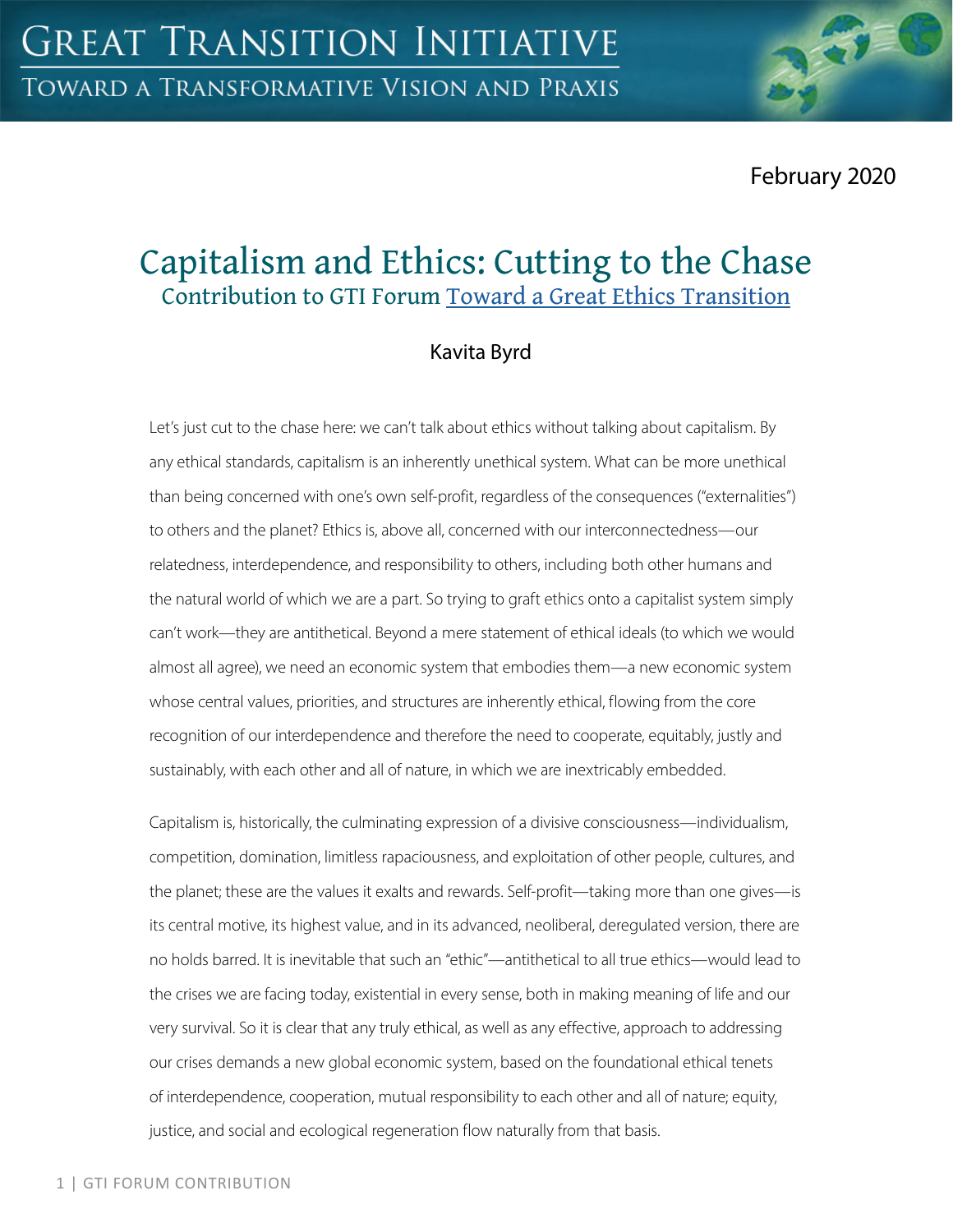If we can't evolve to an ethics and economics of unity, we will simply not survive. We are being compelled to move from a divisive consciousness to a unitive one, and embody it in action—which means an ethics of interdependence at the center of our economic, ecological, and governance systems. Our crises are delivering this imperative as an ultimatum. If we fail to rise to this call, we simply will not survive, even as we bring down thousands of other species with us.

As to how to avert our demise, our primary concern at this point should be less with configuring an ethical framework (I think most of us agree with that by now) than in generating political traction for the changes so urgently needed. [Richard Falk](https://greattransition.org/gti-forum/ethics-transition-falk) named some of the major obstacles we face, and I and can think of two others. First, the neoliberal decades have bred a sense of apathy and powerlessness, disabling in those who lived through them a sense of agency, will, and imagination, both moral and creative. Second, and more recently, many people of good will, even erstwhile activists, while convinced and alarmed by the crises, have also been convinced that it is too late now to make any difference. This attitude, apparently, has been deliberately promoted by some of the same forces profiting from the crises that until very recently were promoting denial—now that it is too late to deny the exploding crises, doomerism serves the same purpose of ensuring inaction; in either case, the continuation of their business as usual goes unchallenged. This doesn't mean, of course, that our situation isn't a dire one—it is. It just means that giving up (or just "adapting") and allowing business as usual to continue actually guarantees our demise, as hopelessness becomes a self-fulfilling prophecy. We need to use crisis mode to motivate further action, not dampen it… But what action, and to what ends?

The bright spot on the horizon is, of course, the uprising of the young people and the mass nonviolent civil disobedience protests (the School Strikes, Extinction Rebellion, etc.) that have gained such momentum in the last year. I keep thinking if this momentum—itself driven by the desire, implicit though still inchoate, for a new ecological, ethical, and regenerative system could be galvanized and wedded to a practical plan for transition, we stand our best chance of surviving and thriving into the future. Such a plan could be collaboratively generated by the most knowledgeable and progressive alternative economists, indigenous and social justice activists, spiritual and ecological leaders, and the new young activists with the freshness of their passion and imagination. Such an alliance could provide, for instance, Greta Thunberg and the school strikes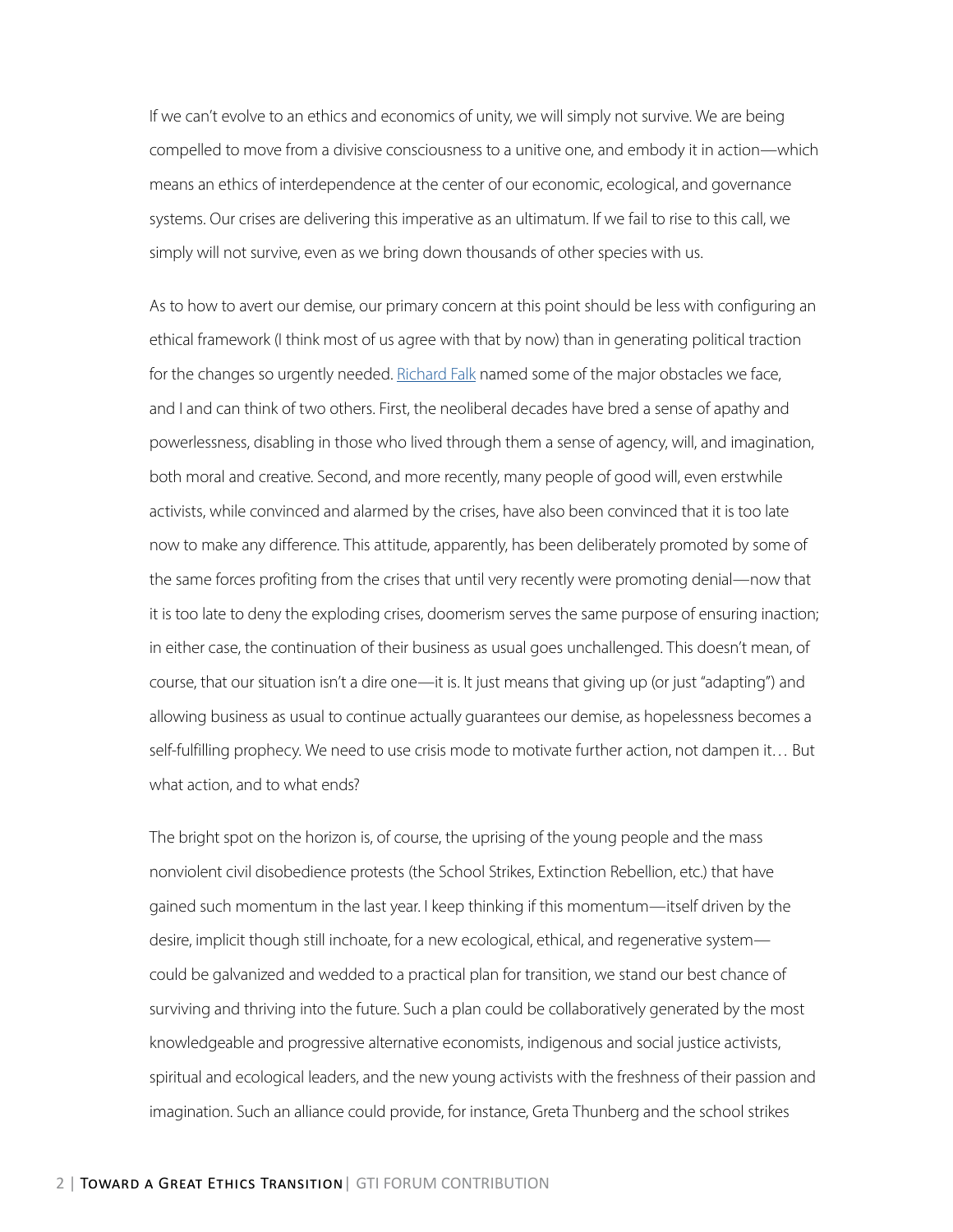movement, with clear demands and a detailed plan of action, that doesn't leave the solutions in the hands of the governments or the corporate-banking nexus that are causing the crises, but clearly demands a whole new direction and steps for its implementation.

I think we need a transition plan—a kind of Global New Green Deal, not just for the transition to renewable energy but a whole new society, ethical, ecological, and regenerative—a vision that can channel, give shape and direction to the passion for change rising up so powerfully from the youth and grassroots now. I do not think this can be left to blessed unrest alone or an inchoate movement with no name. We need to articulate a clear vision and access the most potent leverage points to move it forward. Now that the passion and energy for change are rising up so powerfully from the youth and grassroots, this may be the most powerful moment to galvanize that transition. In that way, we would put our ethics into action.